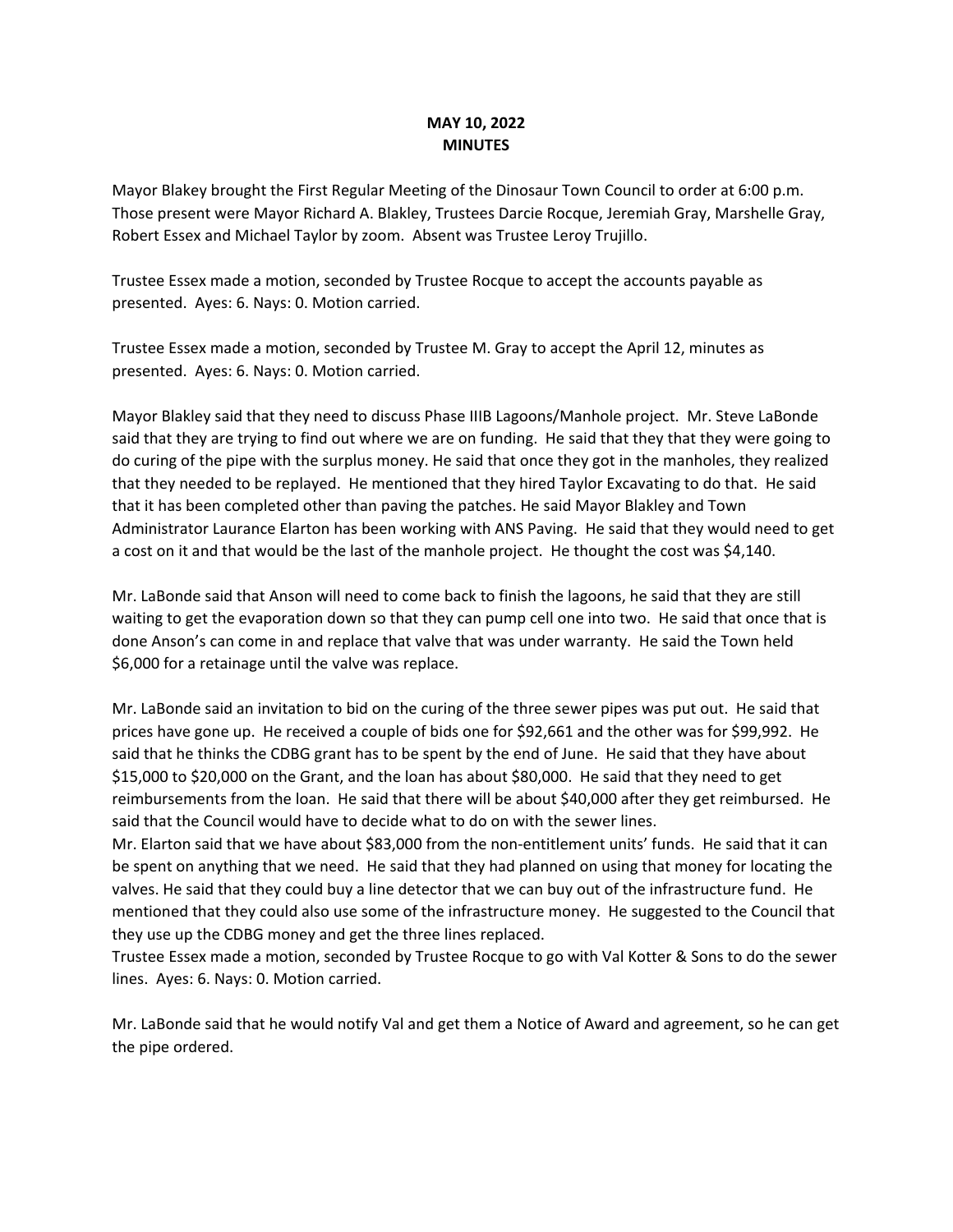Mr. LaBonde said that he had talked to Shawn Oliver from the Water Quality Control Division. He said that they had talked about the infrastructure law, they call that bill funding. He said that they were hoping that money would be out in March. Mr. Oliver said that Dinosaur would be a perfect candidate, he said that the town is considered a disadvantaged community and under 5000 in population. He said that money will probably be available in the fall. He said that if there is anything else that the town wants to do for infrastructure projects, that it would by 100% grant money. He said that sooner you get in an application the better. Mr. LaBonde told Mr. Blakley that they would have to get the eligible survey in like they do each year and they are due June  $30<sup>th</sup>$ .

Cory Jackson did not show up.

Mayor Blakley said that they need to get Jim and Larry on the bank account to sign checks. Trustee Essex mentioned that they are both bonded. Trustee Rocque made a motion, seconded by Trustee J. Gray to put Laurance Elarton and Jimmy Evans on the signature card at the bank. Ayes: 6. Nays: 0. Motion carried.

Mayor Blakley said that he would like to start the Town clean up this month. Trustee J. Gray asked if there is a collection facility for used oil and anti-freeze. Trustee Essex said that NAPA would take some of that. The Council set May 21-22 for Town Clean up.

Mr. Elarton said that he had talked about a batch plant at the last meeting. He said that it was going to be at Long's. He said that they were working on zoning and a variance with the council and also trying to work with the State to get access to make 9<sup>th</sup> Street. He said that they were having problems getting that in and the vender had found another landlord across the street in the Industrial, he said that there is already access on the sewer lagoon road. He said that it would be West of the sewer lagoon. He said that it would be on Mr. Dan Browns property. He said that was the vendors call, since it would be quicker. Trustee Essex asked how long will it be there. Mr. Elarton said 1-2 years and it will be a cement plant. He said that they will work a deal with the town, on projects they have.

Mr. Elarton said that they put in for the Natural Gas grant and got \$250,000 with a \$50,000 match for the feasibility study. He mentioned that Mr. Jim Evans was working on the grants and our budgeting.

Mr. Elarton said that the Praters have a lease on some property for the new marijuana store. He said that they are waiting on a Trade name. He said that now they need to expand the water and sewer to the property. Mayor Blakley said that they are going to have to dig up a manhole in the road. He said that the water line will go down the ally. Mr. Elarton said that they need to start looking at doing an expansion project to get everything open up. Mayor Blakey said that about nine years ago Toby Cortez and the Longs were wanting to put a sewer line in down Brachtosaurus and the only thing the town would have had to pay for was the material all labor and equipment was going to be free, but the Council at that time turned it down. Trustee Essex said that now the Town will have to pay for it all. Mr. Elarton said that the developers are the ones that are supposed to do this, but it was never done. He said that if another subdivision comes in the Council needs to make sure that they have their infrastructure set otherwise it falls on the Town. He said that there is a lot of money out there. Mayor Blakley said that they will be working with Mr. LaBonde on the lines. Mayor Blakley suggested on